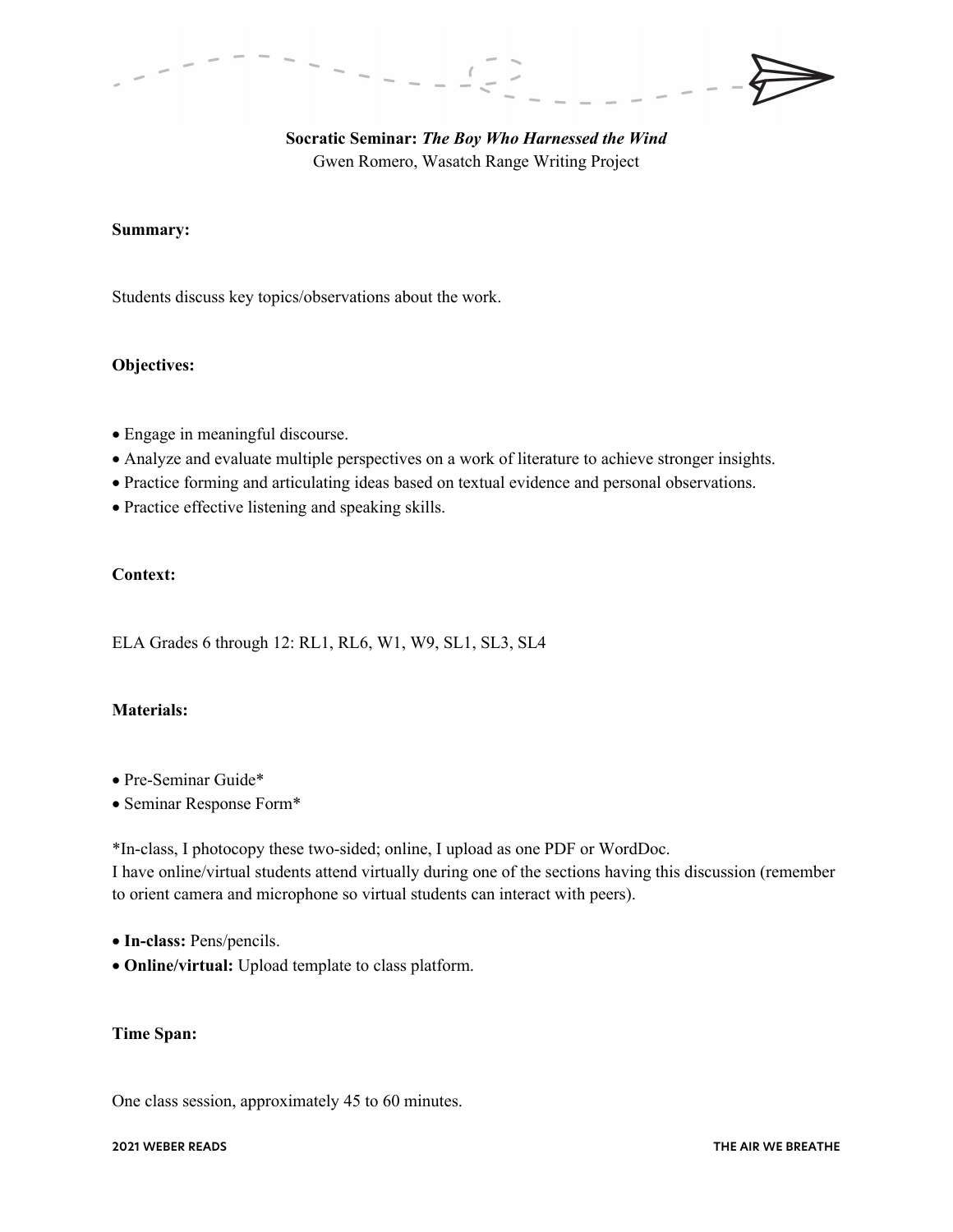### **Procedures:**

#### **The day** *before* **the seminar (last day sharing journal entries/finishing book)**

Distribute Pre-Seminar Guide, review with class, and allow time for students to add observations/details.

#### **The day of the seminar**

- Arrange desks into two circles—an inner circle and an outer circle for a large class—or into one circle for a smaller class.
- $\rightarrow$  For virtual students, I orient the microphone and camera to give them the view of being in the circle.
- Distribute/review the Seminar Response Form.

• **For a large class** (25+), divide the class into 2 groups. Group 1 forms the inner circle and begins the discussion. Group 2 forms the outer circle and observes/takes notes for the first round. **For a smaller class**, one circle usually works better to keep discussion flowing.

- Set expectations:
	- 1. This is a discussion, not a debate; maintain proper tone even when disagreeing with someone.
	- 2. Everyone is expected to contribute to the discussion\* by initiating a topic, adding an example, clarifying a detail, or adding a perspective.

• Open discussion\*\* with one of the Teacher Topics. Have students discuss and move through topics for approximately one-third of the class time for a large class, then rotate the inner and outer circles for the next third of the class time. For a smaller class, move through topics for two-thirds of the class time. • The final third of class time is for final thoughts/comments/observations and for students to complete the Evaluation and turn in guides.

\*More students naturally participate if they have time before the discussion to note some observations, hence the pre-seminar guide the day before.

\*\*If this is your first Seminar with a class, I recommend joining the circle for the first part to model appropriate comments and responses and to engage students. Then, I turn it over to the students, sometimes with a designated leader to continue the discussion. I monitor the group, especially to make sure everyone is participating and that no one is monopolizing discussion ("Thank you for your insights. We haven't heard from yet.")

#### **Follow-up and Extensions:**

(See additional lessons.) Mini-research project (cross-curricular) T.E.D. style talk (cross-curricular)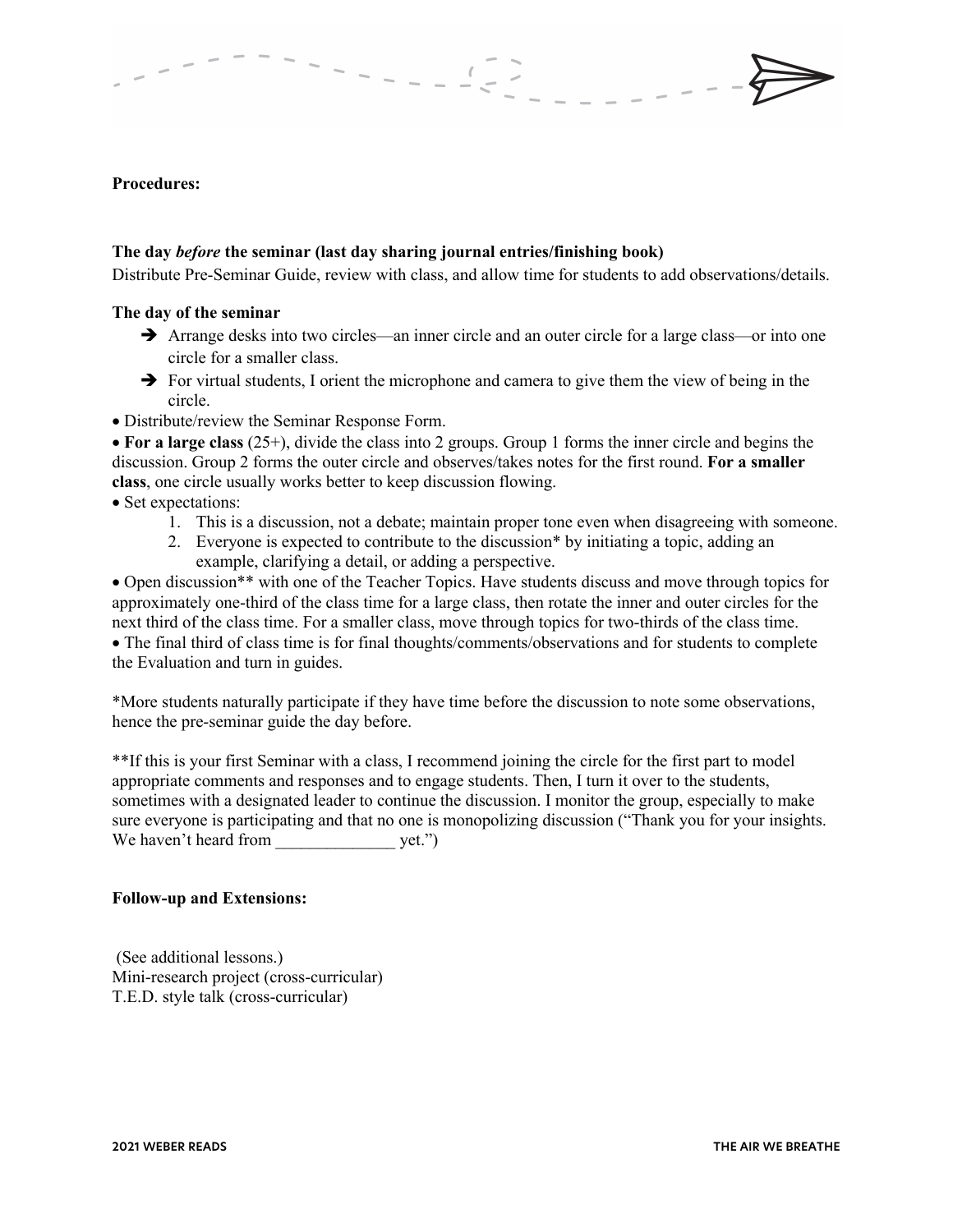

#### **Rationale:**

Students need to practice articulating their ideas and supporting those ideas with textual evidence. They also develop a deeper understanding of a particular work and the culture/era/people that work depicts when they engage in meaningful discussion with others.

Contact information: gromero@morgansd.org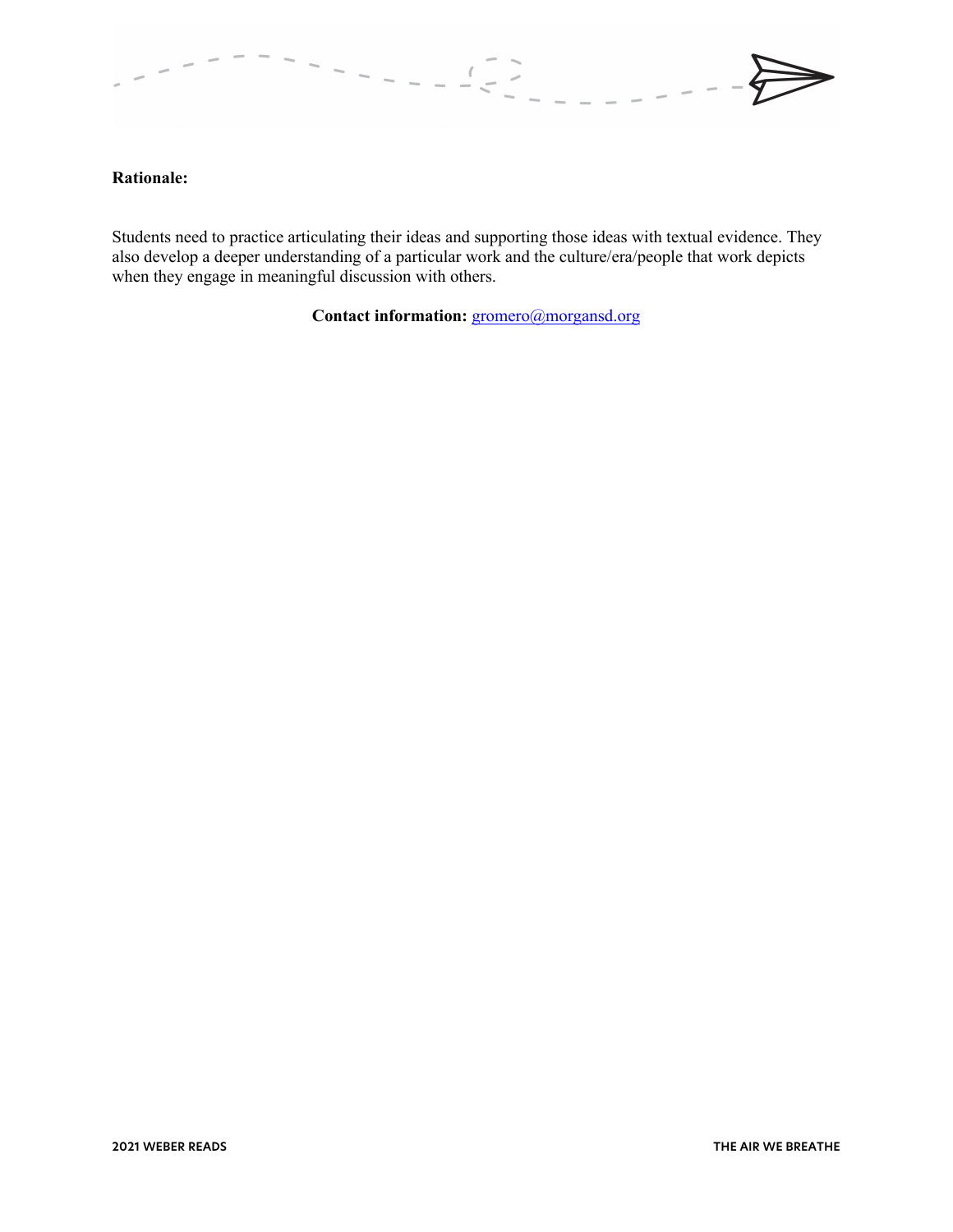# **Your Name:**

# **Socratic Seminar:** *The Boy Who Harnessed the Wind* Pre-Seminar Guide

Note your thoughts/observations on each of the topics below; include specific details from the book for support.

#### **Teacher Topics**

- 1. What was most surprising/compelling about the middle and the end of the book in comparison to the beginning of the book?
- 2. Where did you see some essential similarities and differences between yourself/our culture and William Kamkwamba/his culture? Consider the drought situations in each and other aspects.
- 3. In Kamkwamba's experience, air/wind is both the thing that brought devastation to his people (drought) and that brought hope to them (electricity). How did the book add to your understanding of the relationship between people and nature?

Now note 3 topics for discussion of your own: thoughts, observations, questions that you would like to know what others think. Remember to include specific details from the book for support and to clarify your topic for the class.

#### **Your Topics**

1.

2.

3.